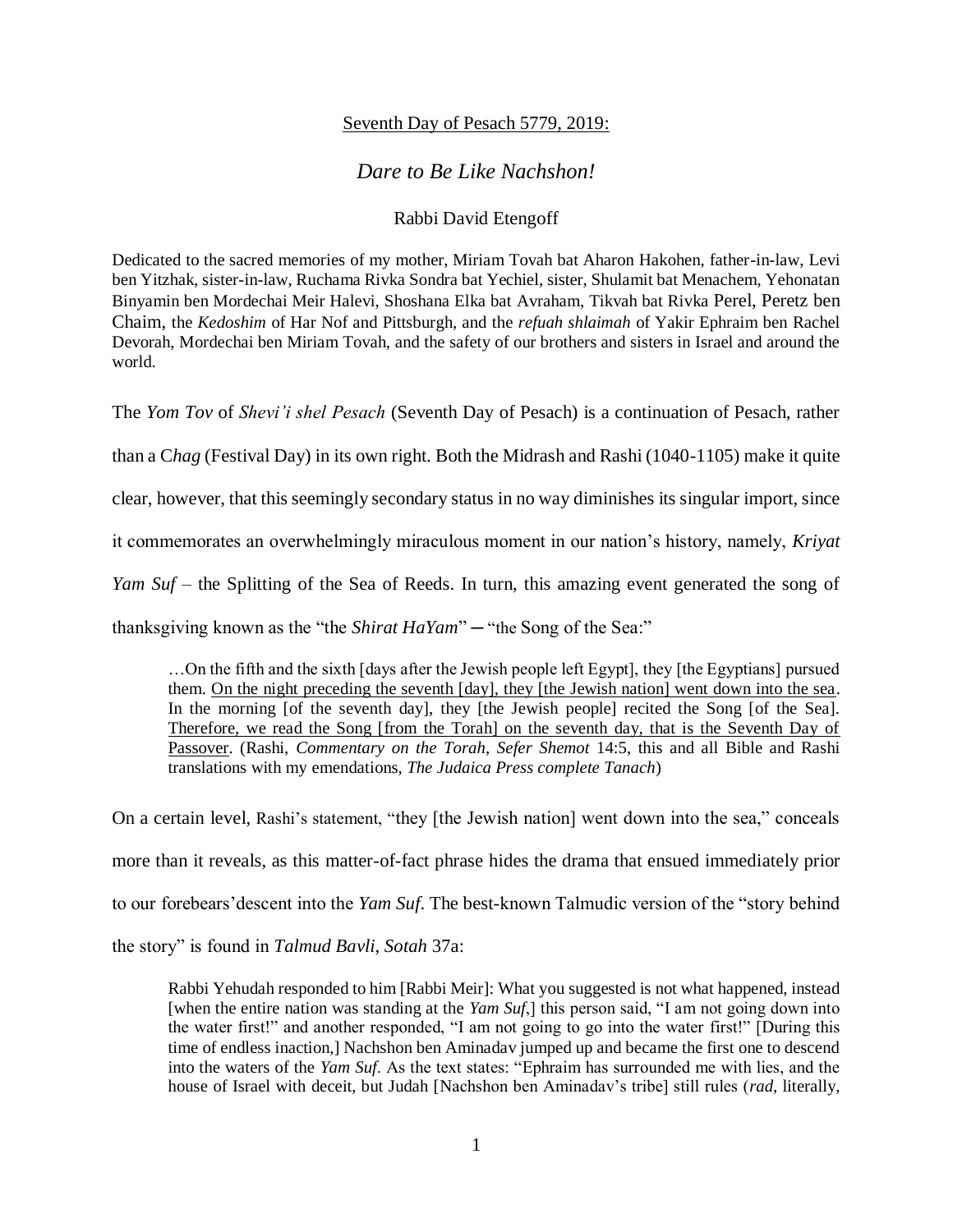"has gone down") with G-d, and with the Holy One He is faithful." (*Sefer Hoshea* 12:1, Talmud translation and brackets my own) …

The notion that "Nachshon ben Aminadav jumped up and became the first one to descend into the waters of the *Yam Suf*" is found throughout Midrashic literature. For example, in *Bamidbar Rabbah*, Parashat Naso 13, we find: "'Nachshon ben Aminadav of the tribe of Yehudah' — why was he called 'Nachshon?' This is because he was the first to descend *l'nachshol sh'b'yam* — into the surging waves of the Sea." *Midrash Pirkei d'Rabbi Eliezer*, Chapter 22, takes a different approach than that of *Bamidbar Rabbah*, and focuses its primary attention on the powerful outcome of Nachshon's heroic behavior:

And Nachshon was the first to jump up and go into the Sea. In so doing, he sanctified His great Name in the eyes of all. [As a result,] under the Tribe of Yehudah's leadership [that was led by Nachshon], the entire Jewish people followed them and entered the Sea. As the text states: "Judah became His holy nation, Israel His dominion." — This means under the rulership of the Tribe of Yehudah. (Translation my own)

In his work, *Netivot Olam* (*Ahavat Hashem*, chapter II), the Maharal of Prague (Rabbi Yehudah Loew ben Bezalel, 1520-1609) notes that Nachshon performed a very special kind of *kiddush Hashem* (sanctification of G-d's name), in the sense that he did so "*b'pharhesia"* — before the entire world. In the Maharal's view, this is the highest form of *kiddush Hashem*, and is thereby categorized as, "*kedushat haShem l'gamrei" —* complete and total sanctification of the Divine Name.

Clearly, not all of us have the opportunity to undertake Nachshon-like public actions that will lead to a *kedushat haShem l'gamrei*. None-the-less, each of us can emulate him on our own level. As the Rambam (Maimonides, 1135-1204) teaches us in a celebrated passage in his *Mishneh Torah*: "Anyone who refrains from committing a sin or performs a *mitzvah* for no ulterior motive, neither out of fear or dread, nor to seek honor, but for the sake of the Creator, blessed be He...sanctifies